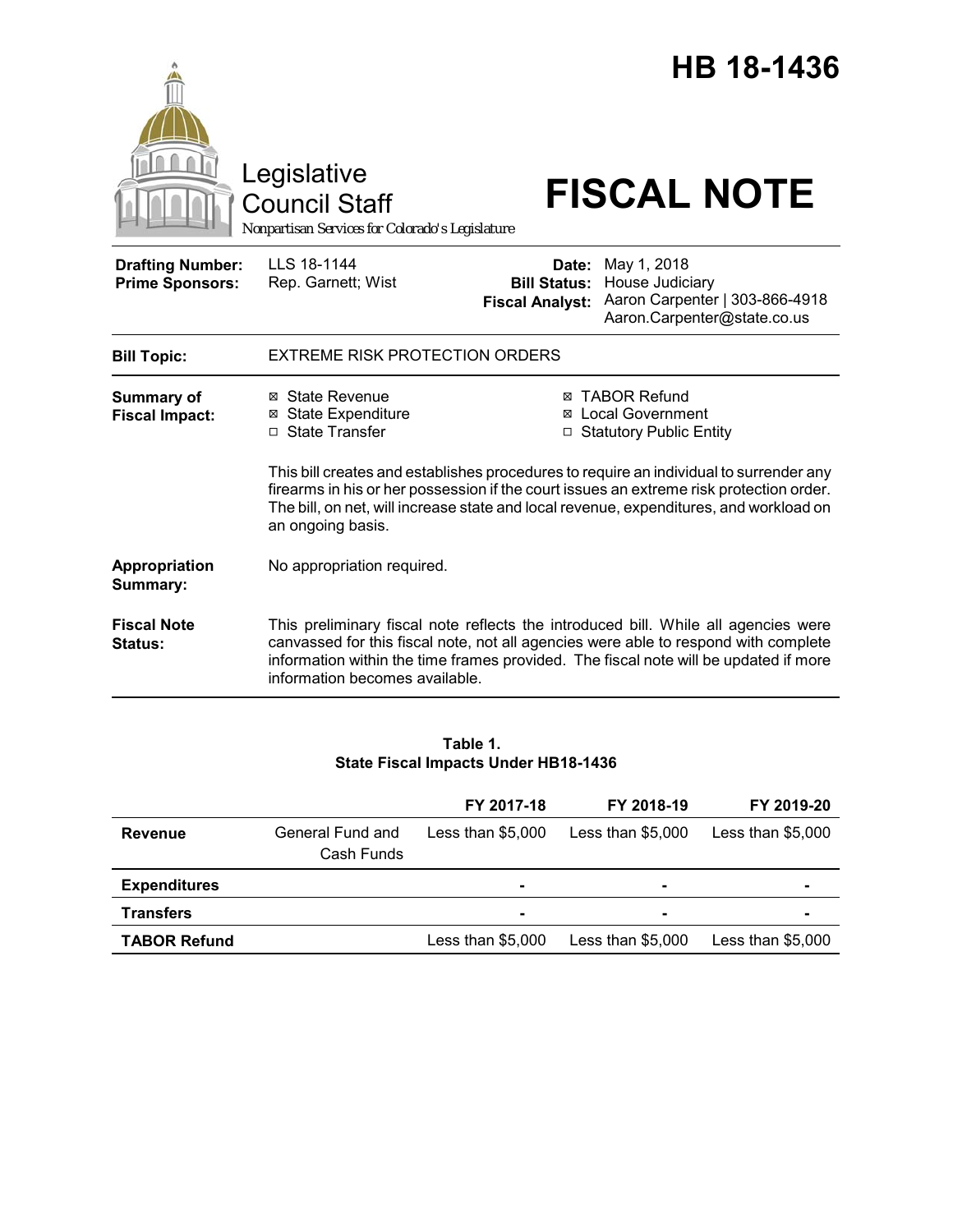# Page 2 **HB 18-1436**

#### **Summary of Legislation**

This bill creates and establishes procedures for courts to issue an extreme risk protection order to require an individual to surrender all firearms until the order expires or is terminated. A family or household member, as well as a law enforcement agency, may petition the court to issue an extreme risk protection order. The bill waives any fees associated with filing a petition. An extreme risk protection order has a 182 day duration and can be renewed within 63 days of the expiration of the order. The bill allows law enforcement to also file for a search warrant to find any firearms that may be in possession of the individual but were not surrendered. During the 182 day duration of the extreme risk protection order, a respondent may file a one-time written request with the court to terminate the order to show that he or she does not pose a significant risk of causing injury. The state court administrator must develop a standard petition form by January 1, 2019.

**Temporary extreme risk protection order.** The bill allows family or household members or a law enforcement agency to petition the court for a temporary extreme risk protection order without notice to the respondent. If the court finds that the respondent poses a significant risk of causing personal injury to themselves or others by having firearms, the court must issue a temporary extreme risk protection order and schedule a hearing for an extreme risk protection order within 7 days.

**Surrender of firearms.** When a respondent is issued a temporary extreme risk protection order or extreme risk protection order, the respondent must surrender his or her firearms by selling or transferring the firearms to a federally registered dealer or by surrendering it to law enforcement, which must store the firearm. A respondent must also surrender his or her concealed carry permit. If a respondent does not surrender his or her firearms, they commit a class 2 misdemeanor. The individual commits a class 6 felony for a third offense.

# **Comparable Crime**

Legislative Council Staff is required to include certain information in the fiscal note for any bill that creates a new crime, changes the classification of an existing crime, or changes an element of the existing crime that creates a new factual basis for the offense. The bill creates a new class 2 misdemeanor offense for an individual who does not surrender his or her firearm when subject to a temporary or extreme risk protection order. For comparison purposes, under current law, it is a class 3 misdemeanor for an individual to violate a restraining order and it is a class 1 misdemeanor for a person who knowingly possesses an illegal weapon. The bill also establishes a class 6 felony when an individual is still in violation of the protection order after two previous convictions. For comparison purposes, under current law, it is a class 5 felony for a previous offender to possess a dangerous weapon. Sentencing and demographic data are not available at the time of this writing.

# **Assumptions**

Based on data from California, Washington, and Connecticut that have similar laws, it is assumed that less than 300 petitions will be filed with the courts per year. It is also assumed that the majority of individuals who are subject to an extreme protection order will comply with the order and therefore convictions under the new penalties will be minimal.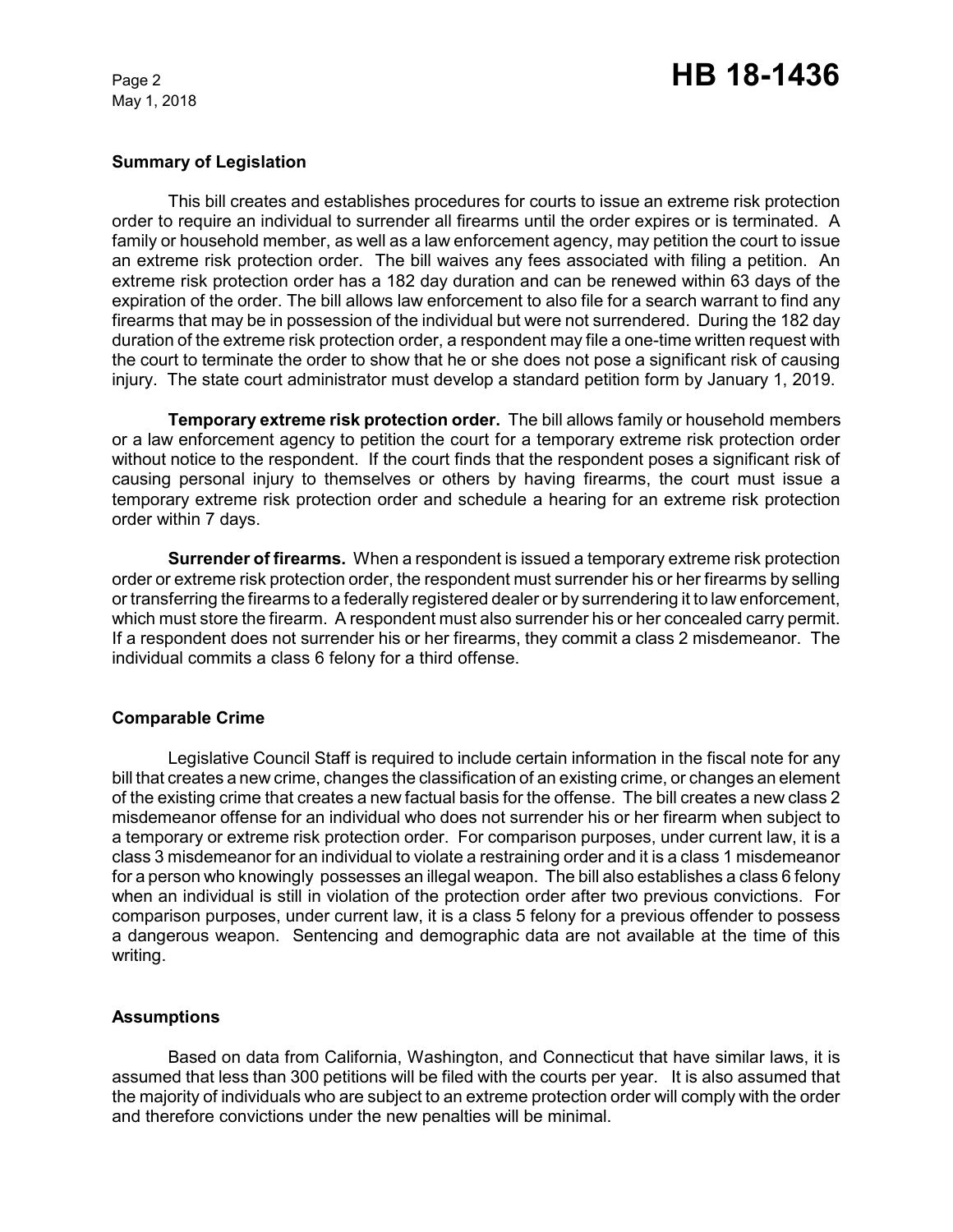#### **State Revenue**

Beginning in the current FY 2017-18, this bill is anticipated to both increase and decrease state revenue. On net, revenue is anticipated to increase by a minimal amount as discussed below.

**Criminal fines.** The bill is anticipated to increase state revenue by less than \$5,000 per year, credited to the Fines Collection Cash Fund in the Judicial Department starting in the current FY 2017-18. The fine penalty for a class 2 misdemeanor offense is \$250 to \$1,000. The fine penalty for a class 6 felony is \$1,000 to \$100,000. Because the courts have the discretion of incarceration, imposing a fine, or both, the precise impact to state revenue cannot be determined. However, based on the low number of fines imposed by the courts, and the expected low number of convictions, the fiscal note assumes that any revenue generated is likely to be less than \$5,000.

**Court and administrative fees.** The bill will also increase state fee revenue by a minimal amount. Fees are imposed for a variety of court-related costs, which vary based on the offense but may include probation supervision, drug or sex offender surcharges, victim compensation, and late fees, among others. Some fee revenue is shared with local governments; refer to the Local Government Impact section for additional information. The bill states that a fee will not be assessed on a petitioner when filing for an extreme protection order.

**Fee impact on concealed carry permit background checks.** The bill may decrease revenue from background checks for concealed carry permit applications and renewals starting in the current FY 2017-18. Any individual who is subject to an extreme protection order must surrender an existing and can no longer apply or renew for a concealed carry permit. Currently, concealed carry permit applicants pay a \$52.50 background check fee, of which \$42.50 is credited to the CBI Identification Unit Cash Fund and \$10 is passed through to the Federal Bureau of Investigation (FBI). Concealed carry permit holders must renewal their permit annually and pay a \$13 renewal fee. It is assumed that any decrease in revenue will be minimal. Background check related fees are collected by the Department of Public Safety.

#### **TABOR Refund**

This bill, on the net, minimally increases state revenue, which will increase the amount of money required to be refunded under TABOR for FY 2018-19 and FY 2019-20. Since the bill increases the TABOR refund obligation without a corresponding change in General Fund revenue, the amount of money available in the General Fund for the budget will decrease by an identical amount. A TABOR refund obligation is not expected for the current FY 2017-18.

#### **State Expenditures**

Starting in the current FY 2017-18, net state expenditures will minimally increase, as discussed below.

**Trial courts.** Starting in the current FY 2017-18, workload will increase for trial courts to hear the different types of petitions outlined in the bill. Hearings may be longer if law enforcement agencies seek a search warrant in connection with the protection order. Because petitions must be heard in a certain amount of time, docket schedules may need to be updated. However, based on the prevalence of cases in other states, it is expected that the number of new cases will not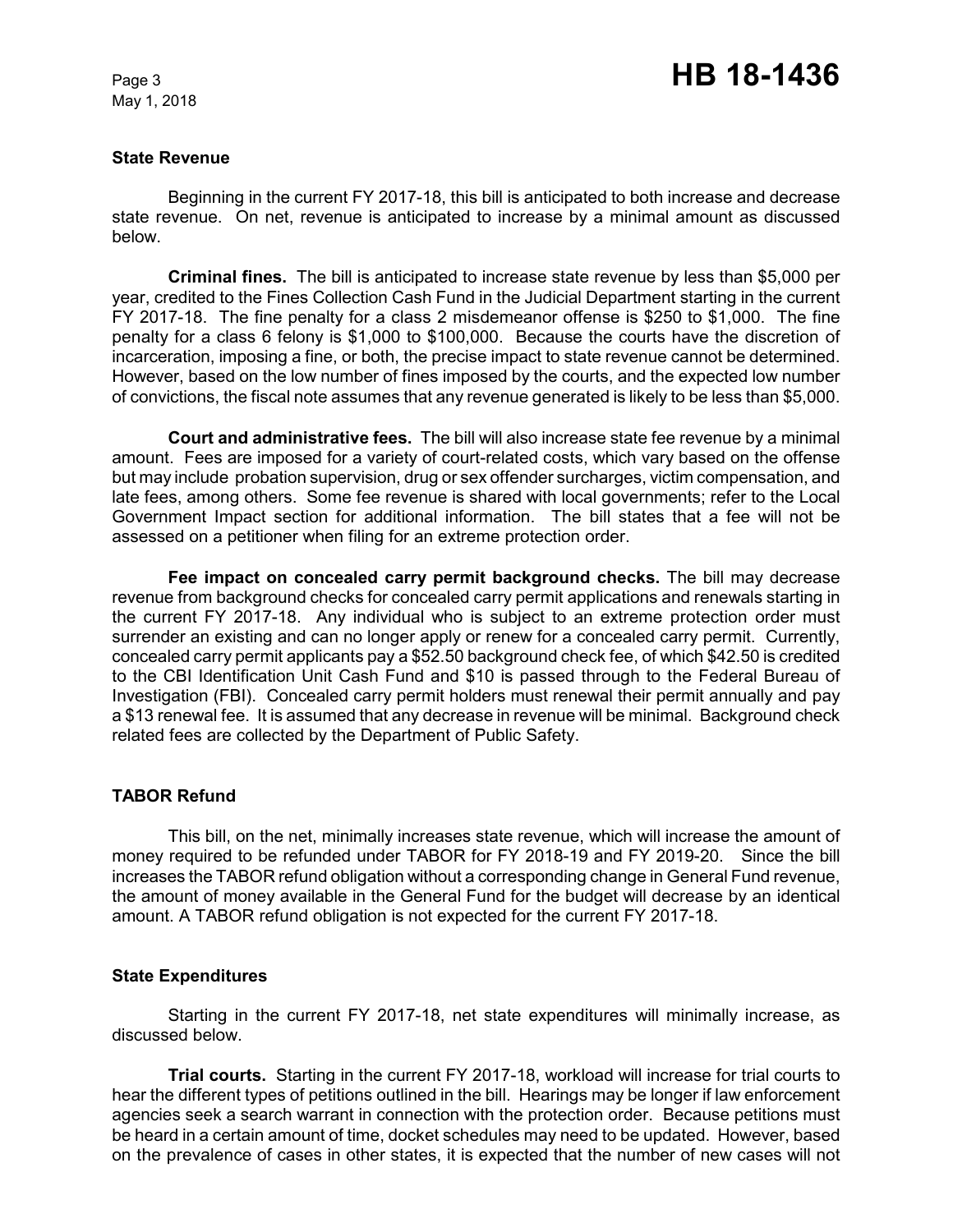reach the threshold for additional FTE and can be accomplished within existing appropriations. If more cases are filed than expected, it is assumed that the department will seek funding through the annual budget process.

**Probation.** To the extent that more individuals are convicted of a class 2 misdemeanor or class 6 felony and sentenced to probation, workload will increase in the Judicial Department. The increase in workload is expected to be minimal and can be accomplished within existing appropriations.

**Petition forms and data.** Starting in the current FY 2017-18, workload will increase for the state court administrator to collect statistics related to the number of extreme risk protection orders and to develop standard petitions and order forms. Court clerk workload will also increase to notify law enforcement entities of the extreme risk protection orders and to create a brochure of available mental health and other resources available to petitioners and respondents. It is assumed that these increases in workload can be accomplished within existing appropriations.

**Judicial statewide information system.** Starting in the current FY 2017-18, expenditures to the Judicial Department will increase to update the judicial statewide information system. The bill requires that extreme risk protection orders be entered into the system and therefore programing costs may increase to include it. As of the time of this writing, it is not estimated how much programming and cost is needed.

**Department of Corrections.** To the extent that this bill increases the number of persons sentenced to the prison for a class 6 felony, costs will increase. For informational purposes, when an individual convicted of a class 6 felony is sentenced to the Department of Corrections (DOC), he or she will serve an average of 9.0 months in prison and 9.5 months on parole. It costs the state an average of \$60.47 per day in prison and \$13.03 per day on parole. Should additional sentences to DOC occur, the fiscal note assumes the DOC will request additional appropriations through the annual budget process.

**Department of Public Safety.** Starting in the current FY 2017-18, workload for the Department of Public Safety will increase to provide courts with requested background checks of the respondent during an extreme risk protection order hearing. Workload will also decrease to the extent that anyone issued an extreme risk protection order can no longer apply or renew a concealed carry permit. In both cases, the effect on workload is expected to be minimal and does not require a change in appropriations.

**Department of Law.** Starting in the current FY 2017-18, workload for the Peace Officers Standards and Training Board, housed in the Department of Law, will increase to develop model policies and procedures for the acceptance, storage, and return of firearms surrendered. This increase in workload can be accomplished within existing appropriations.

**Department of Human Services.** To the extent that more individuals are referred to programs for mental health services or an evaluation within the Department of Human Services (DHS), expenditures will increase. It is unknown how many people will be referred to DHS but based on the expected low number of cases, the increase in expenditures is expected to be minimal and does not currently require an appropriation.